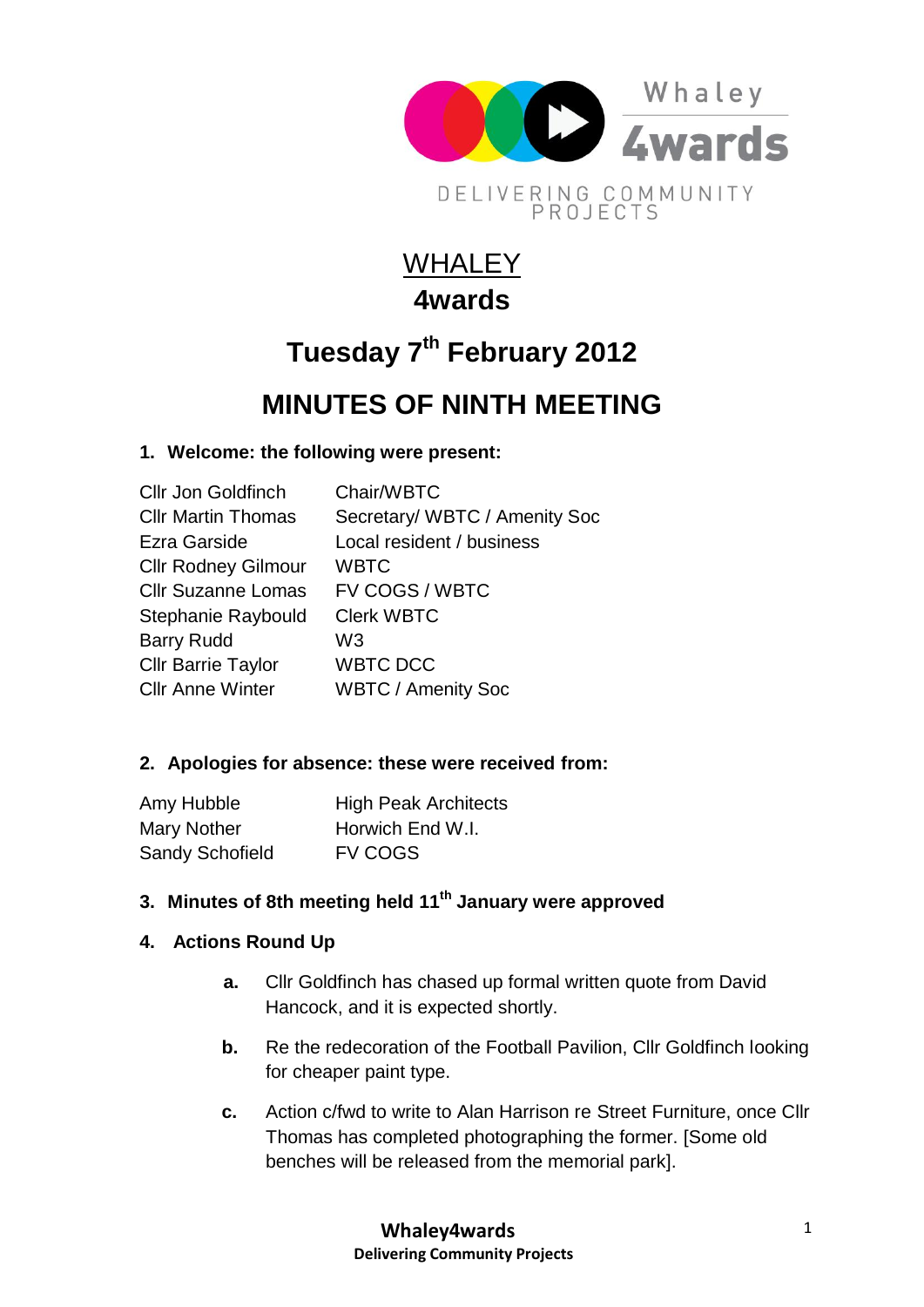

- **d.** Cllr Taylor and Cllr Swift are going to attend to the pruning of the Coronation Rowans once permission obtained from British Waterways.
- **e.** Christine Latham of HPBC replied regarding the idea of a sculpture trail, saying the trees being felled in the park are unsuitable. Monica Gillespie who is responsible for trees in HPBC is now aware of our need to find suitable specimens. It was agreed to review this idea in a year's time once work on the Memorial Park is complete.
- **f.** Action c/fwd Cllr Thomas to write seeking Flower Tub sponsorship.
- **g.** Cllr Thomas has located 12 marker posts from the Football Pavilion, and will carry forward the creation of marker points to Shallcross Incline after consultation with the blacksmith and David Corke.
- **h.** Cllr Thomas to put Jerome Jarvis in touch with Stephanie Raybould in order to source a suitable map for the Display Board.
- **i.** It was agreed to explore replacing the coronation rowans, and to discuss this with British waterways at the meeting on 13 Feb 12. Various ways of involving the schools in the choice of tree were discussed. Cllr Gilmour will develop his suggestions for the next meeting.
- **j.** Regarding the Community Info Point (Red Tele Box), Garie Bevan has agreed to undertake the work under a quote submitted 10 Nov 11, for a sum of £1000. He requires us to remove the glass panels and door prior to him starting work.
- **k.** Stephanie Raybould has received agreement in principle to the idea of locating the box at the foot of the station approach (lhs). She is now seeking more historic looking display boards and a quote for the base.
- **5. Next Steps – as above**
- **6. Next Meeting:** TBC